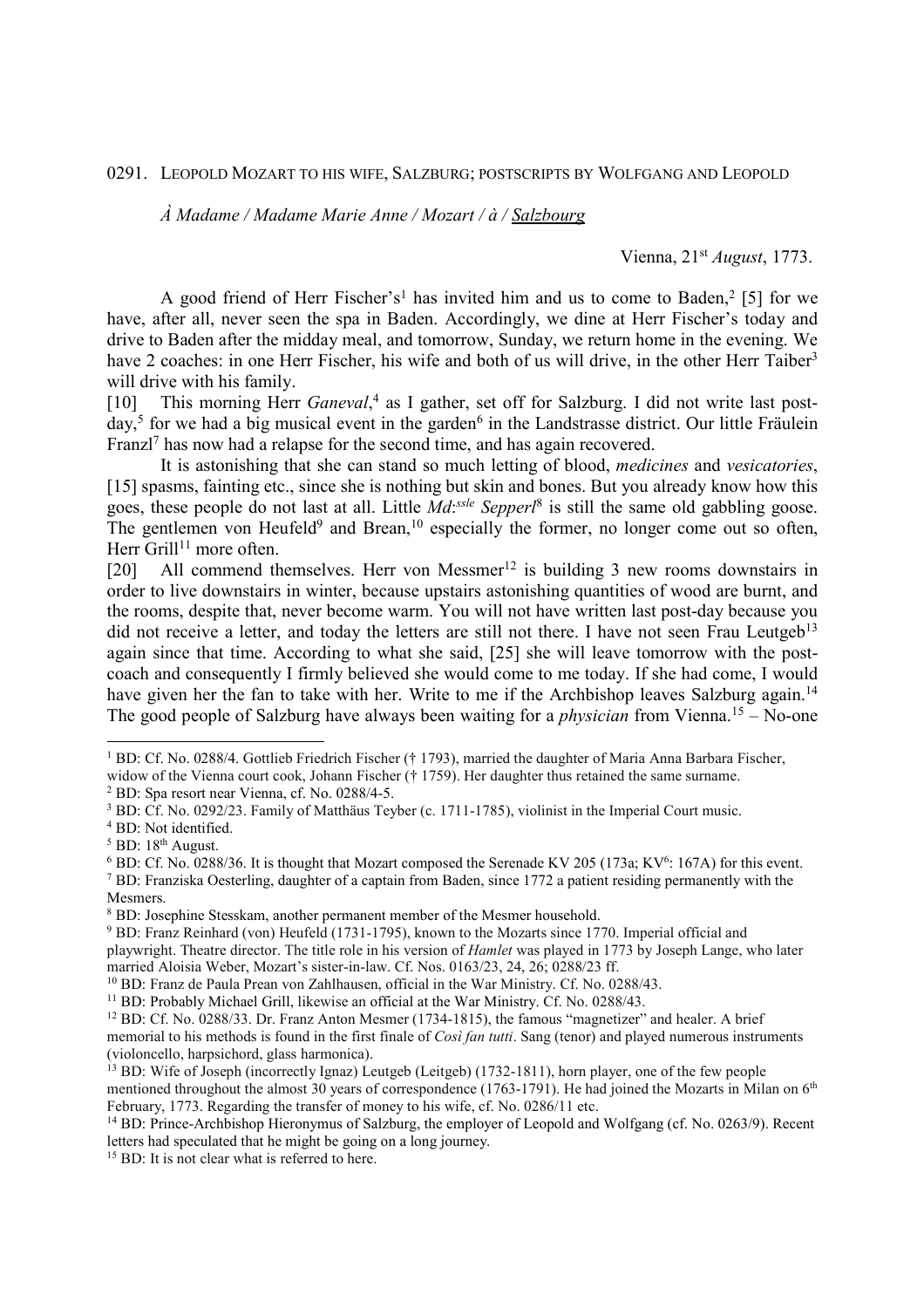comes. Of these and other things much could be said. [30] We commend ourselves to all good friends, both gentlemen and ladies, within and beyond the house. We kiss you both many 100 000 times and I am as always your  $Mzt \, mp^{16}$ 

## MOZART'S POSTSCRIPT TO HIS SISTER:

If one considers the propitiousness of the moment, and yet does not entirely forget at the same time the respect owed to the sun, it is certain that, praise and thanks be to God, I am well. But the second sentence is quite different, instead of the sun, let us take the moon [35] and instead of propitiousness, art, and in this way everyone gifted with a little natural reason will conclude that I am a clown, since you are my sister. What state is *Miss Bimbes*<sup>17</sup> in? I beg you to pass on to her every imaginable good wish from me. My compliments to all good friends, both gentlemen and ladies. From Herr and Frau von *Mesmer*, *Prean*, *Grill*, <sup>18</sup> *Saliet*, <sup>19</sup> *Steigentesch*, 20 [40] *Stephani*,<sup>21</sup> *Sepherl*, little Fräulein *Franzel*,<sup>22</sup> I have compliments to convey to you and to Herr von *Schidenhofen*.<sup>23</sup> From *Msr. Greibich*,<sup>24</sup> who was the first person we met in Pressburg,<sup>25</sup> and then in Vienna too, I have to pass on all the good wishes you could imagine, as also from Her *Majesty* the Empress,<sup>26</sup> Frau *Fischer*,<sup>27</sup> Prince Kaunitz.<sup>28</sup> *oidda*.<sup>29</sup> –

> *Gnagflow Trazom*. anneiv eht 12 tsugua 3771

-

<sup>22</sup> Sepherl (Sepperl), Franzl: see above.

<sup>25</sup> Today Bratislava.

 $16$  mp = manu propria = in his own hand.

<sup>&</sup>lt;sup>17</sup> "Miss bimbes". The name of the family dog is also used in a diminutive form, "Pimperl", "Bimberl" or "Pimberl". Present-day dialect speakers would understand this as "penis", but the "Pimperl" mentioned by Leopold in No. 0943/57 is the "Hanswurst" [≈ Pagliaccio] character in a puppet show. BD: A fox terrier at home in Salzburg. A sketch by Mozart (cf. KV<sup>6</sup>, note on KV 441) suggests he chose the same name ("Pimberl") for his dog in Vienna, but in No. 0337/125 he also seems to apply the name to himself.

<sup>&</sup>lt;sup>18</sup> BD: Mesmer, Prean (Brean), Grill: see above.

<sup>&</sup>lt;sup>19</sup> BD: Official in the Ministry of War.

<sup>20</sup> BD: Konrad Steigentesch (1744-1779, from Konstanz and thus the same area as Mesmer. Broke off medical studies, became an actor and appeared together with Joseph Lange, Mozart's future brother-in-law, in 1774. Cf. No. 0288/43.

<sup>&</sup>lt;sup>21</sup> BD: (Johann) Gottlieb Stephanie (1741-1800), ("the Younger"), studied law, became a soldier, was an amateur actor with Johann Anton Mesmer in 1768, became member of the Burgtheater company, Vienna, in 1769. At least 32 of his stage works were put on there in 393 performances between 1776 and 1846. Collaborated with Mozart on the libretto of the *Abduction*. Cf. No. 0289/54.

<sup>23</sup> BD: Cf. No. 0143/29-30. Johann Baptist Joseph Joachim Ferdinand von Schiedenhofen (1747-1812) made a successful career in the state administration of Salzburg. Married Maria Klara Daubrawa von Daubrawiack in 1778. The Schiedenhofens were in frequent contact with the Mozarts, offering mother and daughter accommodation in Schloss Triebenbach while Leopold and Wolfgang were travelling.

<sup>&</sup>lt;sup>24</sup> BD: Perhaps the Senior Equestrian [Oberbereiter] Greibich from Munich; also possibly Franz Kreibich, later chamber music director to Emperor Joseph II. Neither is mentioned in No. 0046.

<sup>26</sup> "ihro majestät der käiserin". BD: Maria Theresia.

<sup>27</sup> BD: Cf. No. 0288/4. Maria Anna Barbara Fischer, widow of the Vienna court cook, Johann Fischer († 1759). Her daughter, of the same name, married coppersmith Gottlieb Friedrich Fischer († 1793) and thus retained the same surname as well.

<sup>&</sup>lt;sup>28</sup> BD: Wenzel Anton, Count [Graf] (from 1764 Prince [Fürst]) Kaunitz-Rietberg (1711-1794), diplomat, from 1753 State Chancellor [Staatskanzler]. Cf. No. 0034/89. There is no mention anywhere of an audience with him. It is more likely that this list is meant humorously.

<sup>&</sup>lt;sup>29</sup> In next two lines, all words and numbers are to be read backwards. "Trazom" was used for years later as a pseudonym by clavier maker Johann Andreas Stein in Augsburg, cf. Nos. 0349/44; 0362/140; 0412/51.